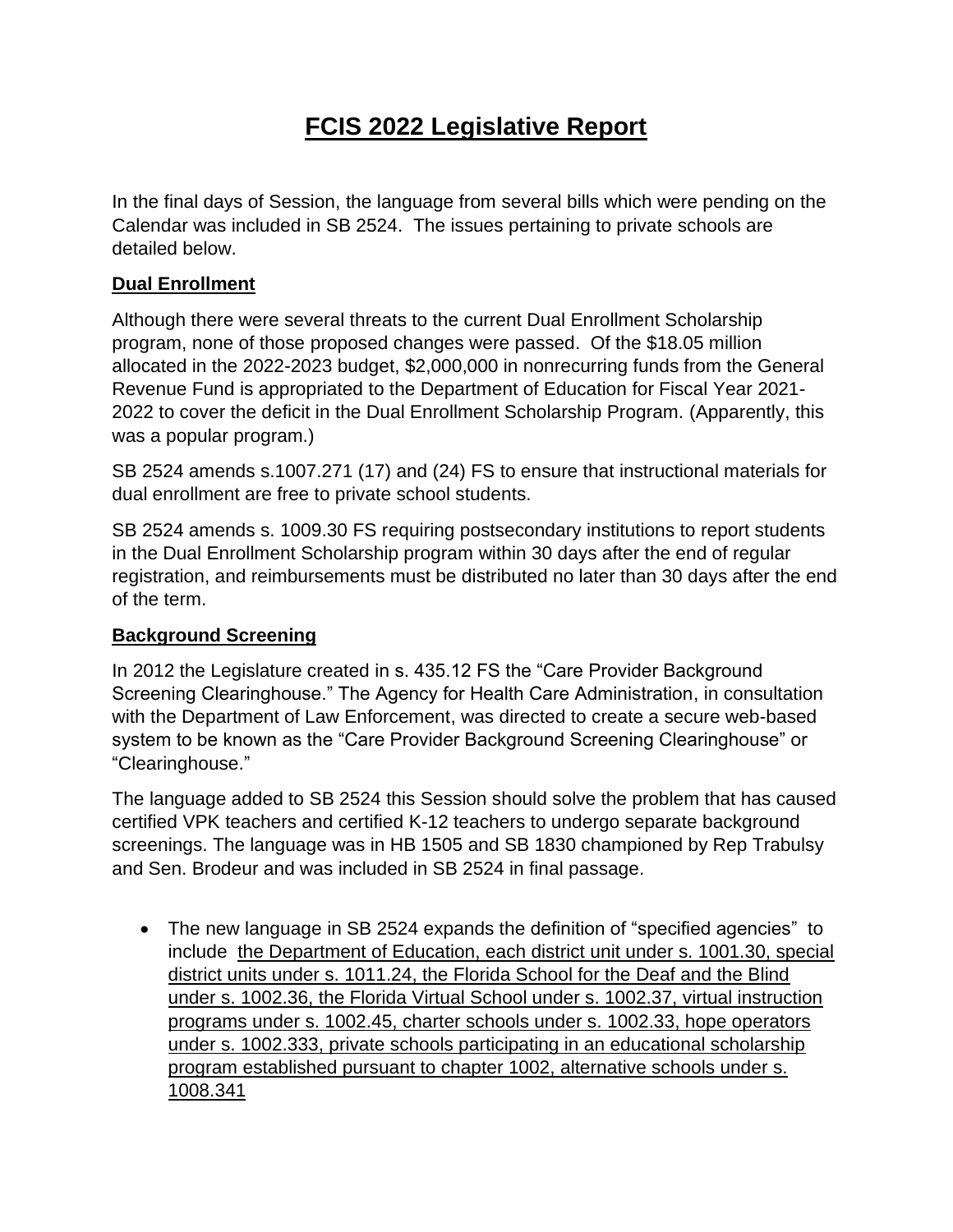The Department of Children and Families was already a "specified agency" eligible to conduct Level 2 Background Screenings through the "Clearinghouse."

• These entities must conduct background screenings using the Clearinghouse beginning January 1, 2023, and be fully implemented into the Clearinghouse by January 1, 2024, or by a date determined by Agency for Health Care Administration (AHCA).

AHCA must follow a staggered schedule when conducting rescreening for education entities entering the Clearinghouse. This change requires the rescreening of employees according to the following schedule.

- o Employees screened on or before June 30,2019, must be rescreened by June 30, 2024.
- o Employees screened between July 1, 2019, and June 30, 2021, must be rescreened by June 30, 2025.
- o Employees screened between July 1, 2021, and December 31, 2022, must be rescreened by June 30, 2026.

A person is not required to be rescreened prior to January 1, 2023, solely for the purpose of retention under the new section if the person was screened before participation through the Clearinghouse by one of the specified agencies.

# **The Family Empowerment Scholarship**

SB 2524 removed the requirement for the Department of Education to conduct a crosscheck of participating scholarship students with the public-school enrollment list prior to releasing each distribution of funds for both the Family Empowerment Scholarship program and the Florida Tax Credit Scholarship program.

When the FEFP is recalculated during the school year, the Department of Education is required to adjust the payments to the school district based on the cross-check results if there is duplication rather than holding up payments to the SFOs and delaying payments to private schools or parents.

# **FES-UA**

- The cap on the number of students which can be awarded a FES-UA scholarship in 2022-2023 was raised from 20,000 to 26,500 to cover the current waitlist.
- Beginning in 2023-2024, the cap for the FES-UA will annually increase by 1.0% of the state's total exceptional student education full-time equivalent student membership, not including gifted students.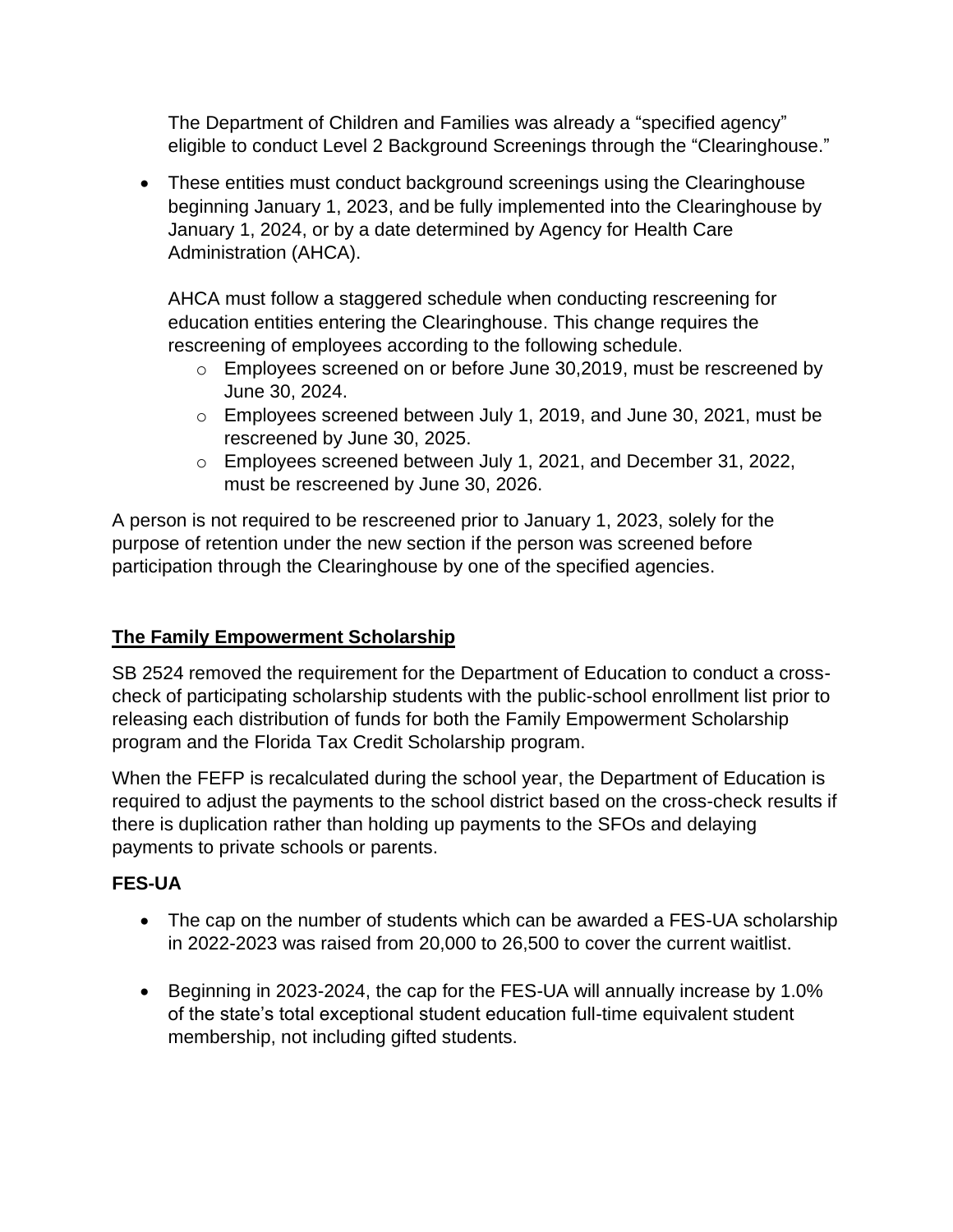# **HOPE Scholarship**

SB 2524 also removed the requirement for the Department of Education to conduct a cross-check of participating scholarship students with the public-school enrollment list prior to releasing each distribution of funds for the HOPE Scholarship program.

### **Transportation Scholarship**

SB 2524 increases the transportation scholarship option from \$750 to the per student amount expended by the school district on students riding a bus, whichever is greater.

#### **Driving Choice Grant Program**

SB 2524 created a new program which requires The Department of Education to develop a grant program to improve access to reliable and safe transportation for students who attend school through controlled open enrollment and to support innovative solutions that increase the efficiency of public-school transportation.

The language in SB 2524 includes the Family Empowerment Scholarship and the Florida Tax Credit programs (FTC). The department is tasked with gathering information on what districts are currently doing, what funds are available for transportation and how to expand transportation resources. One of the suggested grant proposals is to expand the use of transportation funds under ss.1002.394, 1002.395, and 1011.68 to help cover the cost of transporting students to and from school. The department must publish an interim report by December 31, 2023

The Scholarship Funding Organizations (SFO) are required to provide to a FTC transportation scholarship recipient the cost of transportation to a Florida public school in which a student is enrolled and that is different from the school to which the student was assigned or to a lab school. Therefore, a provision was included in SB 2524 which allows the SFOs to use administrative funds to develop or contract with rideshare programs or facilitating carpool strategies. It will be interesting to see what kind of partnerships develop from this program and if it will expand to include all scholarship students.

This is something to watch since it mentions the FES and FTC programs.

# **Criminal Penalties for failure to report**

Section 800.101 F.S. titled "Offenses against students by authority figures" was amended making it a first-degree misdemeanor if

• a person who is required to report sexual misconduct with a student knowingly or willfully fails to report an incident of an authority figure engaging in or soliciting sexual, romantic, or lewd conduct with a student;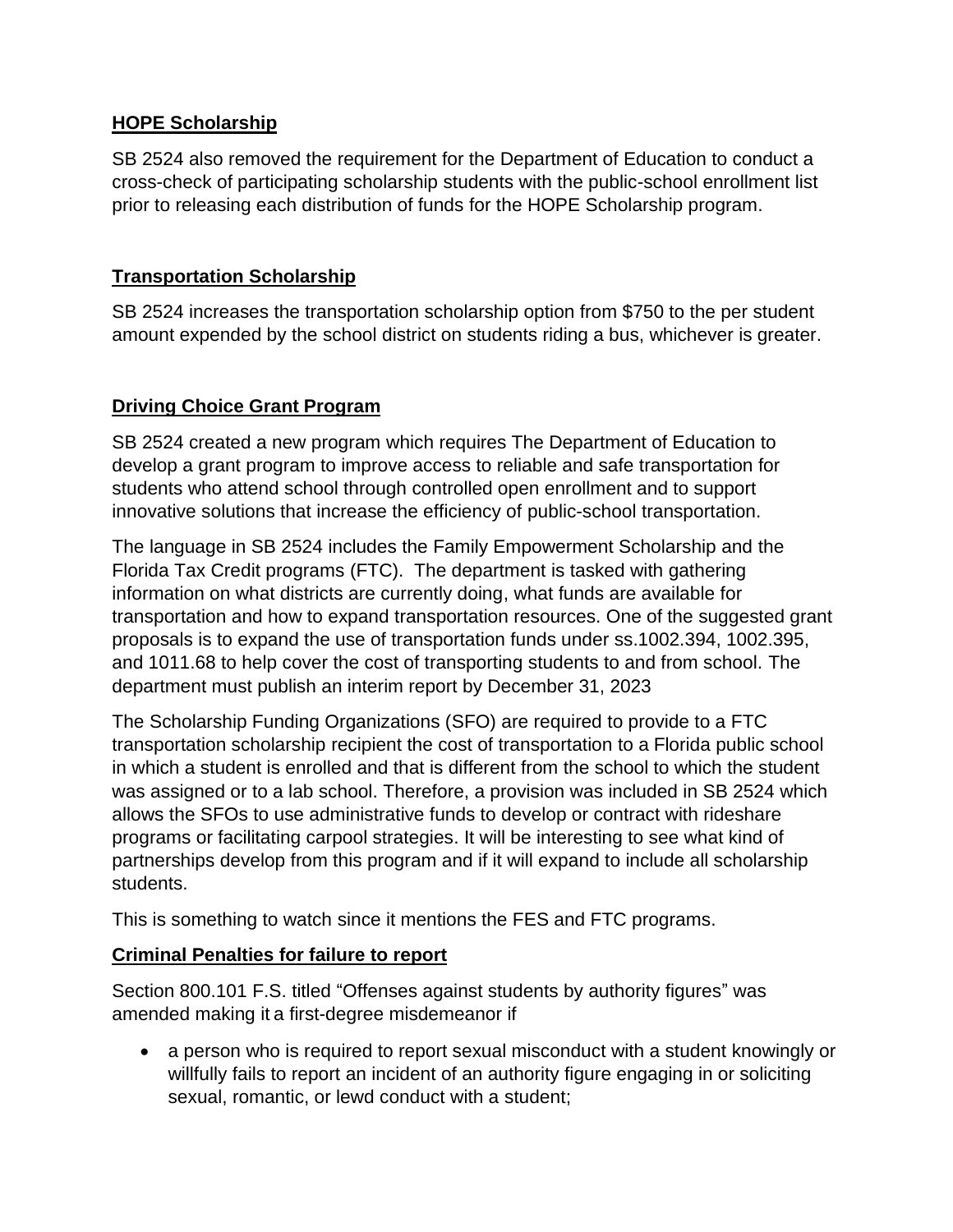- a person knowingly or willfully submits false, inaccurate, or incomplete information while reporting an authority figure engaging in or soliciting sexual, romantic, or lewd conduct with a student; or
- a person knowingly or willfully coerces or threatens another person with the intent to alter his or her testimony or written report regarding an incident of an authority figure engaging in sexual misconduct with a student.

# **Micro-credential for Early Learning personnel**

The Legislature in SB 2524 created a new credential for public school instructional personnel, all pre-kindergarten instructors, and all childcare personnel. Instructional personnel in public schools are eligible for the program, but only VPK and childcare personnel are eligible to take the training free of charge.

A state university registered as an administrator with the Department of Education is tasked with developing the micro-credential. The micro-credential is defined as evidence-based professional development activities that are competency-based, personalized and on-demand. To receive the micro-credential, educators will be required to demonstrate their competence via evidence submitted and reviewed by trained evaluators.

The Department of Education is required to provide incentives to school readiness and pre-kindergarten instructors who possess a reading certification or endorsement or a literacy micro-credential and teach students in the school readiness program or the voluntary prekindergarten education program. There is \$30 million in non-recurring funds in the budget for the Division of Early Learning to implement this program. The incentives are not spelled out in the bill.

# **VPK Funding**

The legislature increased the base student allocation (BSA) by \$317 per student for the 2022-2023 school year.

- The school-year program allocation per student is \$2,803.
- The summer VPK program allocation per student is \$2,393.

# **Additional Funding Available for VPK Providers**

A specific allocation of \$100 million in non-recurring funds will be provided through the Early Learning Coalition to VPK providers that elect to participate in the additional funding to increase the wages for personnel performing VPK duties to at least \$15 per hour. Wording in the final budget reads:

"To be eligible for the additional base student allocation funds, the provider or public school must elect to participate in the additional payment program following an application procedure established by the Division of Early Learning. The provider or